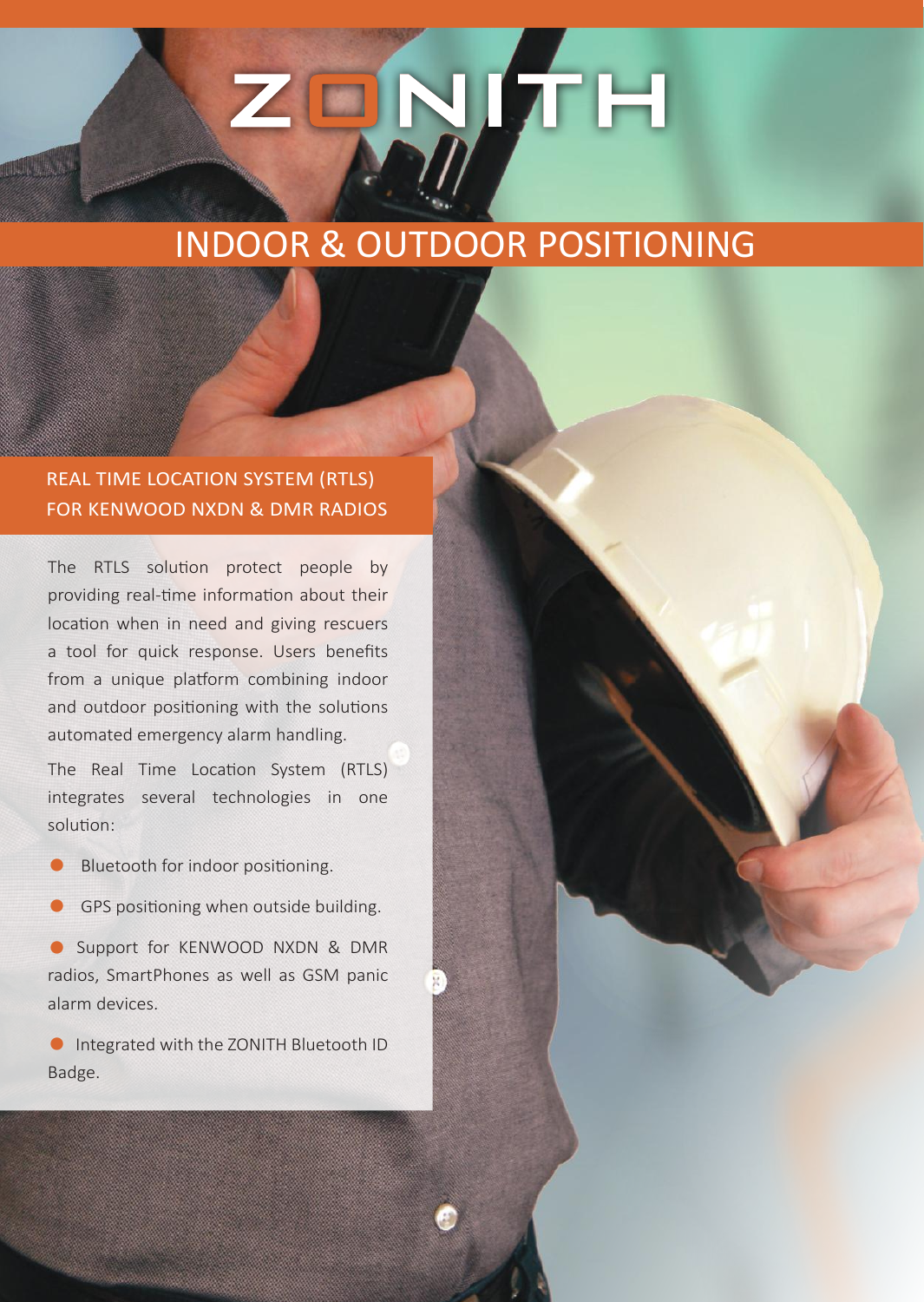# Indoor Positioning

Locate employees using any always discoverable Bluetooth device, including DMR & NXDN radios, Android SmartPhones and the ZONITH Bluetooth ID Badge. ZONITH'S RTLS provides real-time location data using strategically placed ZONITH Bluetooth Beacons/Receivers connected to the buildings LAN. Beacons/Receivers are continually monitored for disconnection and have a range of 5-50 metres (subject to the environment). The more Beacons/Receivers installed, the more precise the location data.

Customers are not bound to a specific brand of handheld device; they can switch or add Bluetooth devices at any time.





#### Comprehensive Positioning

Beacons/Receivers can be installed throughout the building for full coverage, giving high positioning accuracy.



Entrance & Exit Monitoring Beacons/Receivers can be configured to monitor all entrance & exit points.



#### Large Area or Floors

When an employee enters or exits a designated zone, RTLS can tell which floor or area an employee is located in, with very few beacons.



#### Locate & Track

- ZONITH Bluetooth ID Badge
- DMR & NXDN radios
- Android SmartPhones
- Other 'always discoverable' Bluetooth devices

# Outdoor Positioning

ZONITH's RTLS locates and tracks employees outdoors via their GPS-enabled device, regularly transmitting its current GPS position to the RTLS server. Outdoor areas requiring monitoring are configured using customisable GPS geo-fences, displaying the users current location within that geo-fence.

Should an address be required the RTLS can provide this as well using online maps.

For organisations having no access to maps on the Internet, offline maps can be provided too.

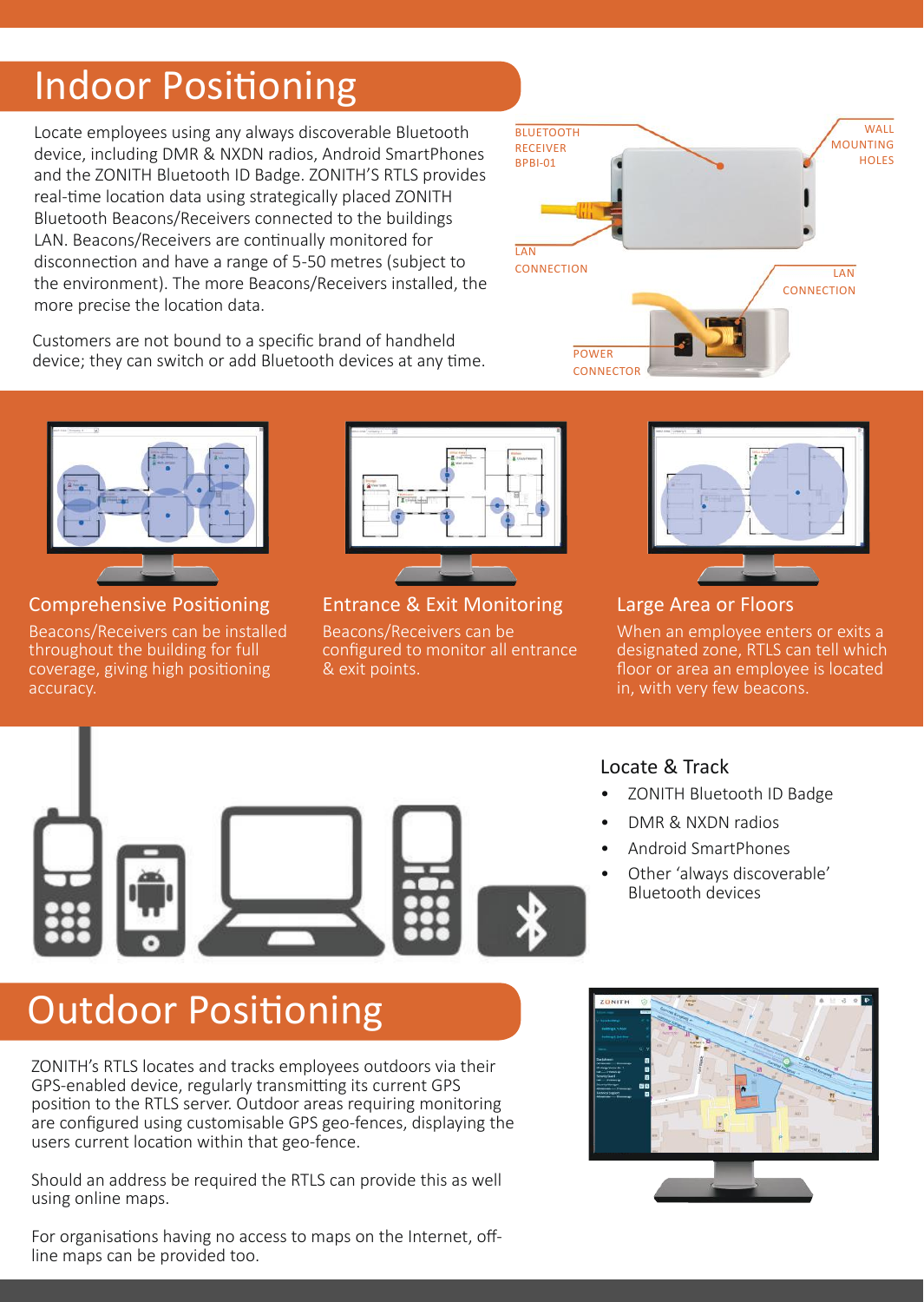# Combined Positioning

## By combining indoor and outdoor positioning, staff are safeguarded no matter their location.

#### **Single User Interface**

By combining Bluetooth and GPS technology, staff can be located from any position in or around a facility. When leaving the Bluetooth area and going outdoors, staff handsets will seamlessly switch to GPS.

#### **Indoor & Outdoor Geo-Fences**

The RTLS can utilises geo-fences, which are freely defined virtual boundaries, to determine location. A geo-fence can be given logical names such as 'Parking Lot' or 'Front Entrance' which allows staff to instantly know where an incident has occured.

#### **Why are geo-fences important?**

During an emergency, the response team is notified of the employee's last location- 'John has raised a Panic Alarm at North Gate Area' - saving valuable time. Geofences can also be used to raise alarms if someone enters a specific location like an explosive area, or if a vehicle deviates from a planned route.





#### Enhance Worker Safety with RTLS in combination with...

#### Alarm Control System

When paired with ZONITH's Alarm Control System (ACS), RTLS can automatically trigger an alarm should an employee enter/exit a predetermined zone. ACS filters the alarm to the appropriate person based on their location, schedule & competency.



#### Lone-Worker protection

Lone Worker protection (L-W) periodically pings workers to verify their well-being. Should a worker fail to respond to an 'Alive Check' message, an alarm is raised notifying the response team. L-W can also be activated when a geo-fence is crossed. For example, if a staff member enters an unsafe area like a boiler room, the geo-fence will automatically enable L-W. When they return to the safe area like the break room, L-W is disabled.



#### Man-Down protection

Man-Down protection takes Lone Worker protection even further. Should an employee suffer a fall or accident, the radio will register the incident and notify colleagues and/or supervisors of the emergency and the employee's last known location.